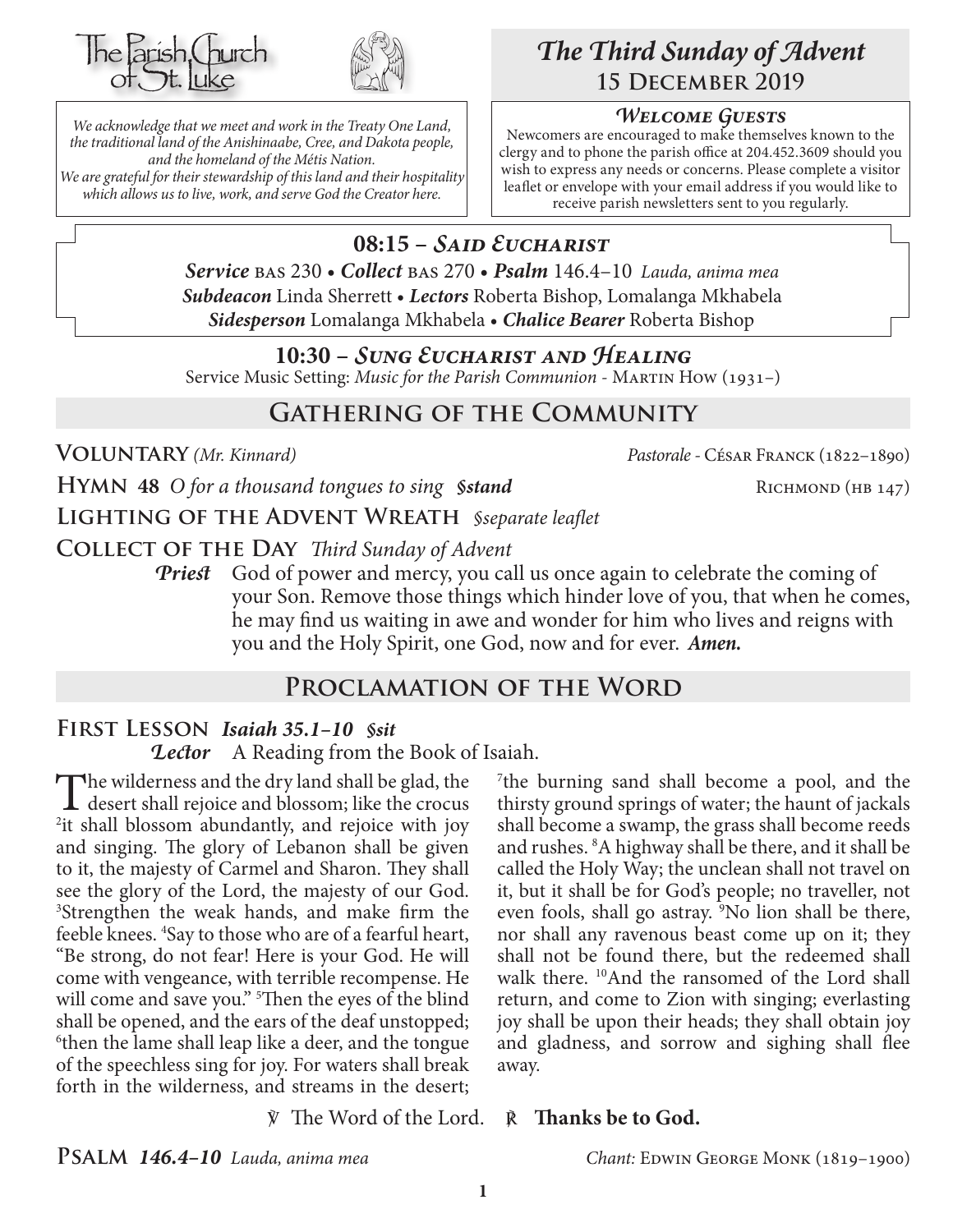Blessed is he that hath the God of Jacob for his help **\* and whose hope is in the Lord his God;**<br>5 Who made heaven and earth, the sea, and all that therein is **\* who keepeth his promise for ever.** 

- 6 Who helpeth them to right that suffer wrong **\* who feedeth the hungry.**
- 7 The Lord looseth men out of prison  $*$  **the Lord giveth sight to the blind.**<br>8 The Lord helpeth them that are fallen  $*$  **the Lord careth for the righteous**
- The Lord helpeth them that are fallen  $*$  the Lord careth for the righteous.
- 9 The Lord careth for the strangers; he defendeth the fatherless and widow **\* as for the way of the ungodly, he turneth it upside down.**
- 10 The Lord thy God, O Sion, shall be King for evermore **\* and throughout all generations.** ☩**Glory be to the Father, and to the Son, and to the Holy Ghost; As it was in the beginning, is now and ever shall be: world without end. Amen.**

## **Second Lesson** *James 5.7–10*

*Lector* A Reading from the Letter of James.

Be patient, therefore, beloved, until the coming<br>
of the Lord. The farmer waits for the precious<br>
one from the earth heing patient with it until it. crop from the earth, being patient with it until it receives the early and the late rains. <sup>8</sup>You also must be patient. Strengthen your hearts, for the coming

of the Lord is near. <sup>9</sup> Beloved, do not grumble against one another, so that you may not be judged. See, the Judge is standing at the doors! 10As an example of suffering and patience, beloved, take the prophets who spoke in the name of the Lord.

℣ The Word of the Lord. ℟ **Thanks be to God.**

**GRADUAL HYMN 261** *Teach me, my God and King §stand* BELLA

**Gospel** *St. Matthew 11.2–11 §face the Gospel Gospeler* The Lord be with you. *People* **And also with you.**

> ☩☩☩The Holy Gospel of our Lord Jesus Christ according to St. Matthew. **Glory to you, Lord Jesus Christ.**

When John heard in prison what the Messiah was doing, he sent word by his disciples <sup>3</sup> and said to him, "Are you the one who is to come, or are we to wait for another?" 4 Jesus answered them, "Go and tell John what you hear and see: <sup>5</sup>the blind receive their sight, the lame walk, the lepers are cleansed, the deaf hear, the dead are raised, and the poor have good news brought to them. 6 And blessed is anyone who takes no offence at me." <sup>7</sup>As they went away, Jesus began to speak to the crowds about John: "What did you go out into the wilderness to

look at? A reed shaken by the wind? <sup>8</sup>What then did you go out to see? Someone dressed in soft robes? Look, those who wear soft robes are in royal palaces. 9 What then did you go out to see? A prophet? Yes, I tell you, and more than a prophet. 10This is the one about whom it is written, 'See, I am sending my messenger ahead of you, who will prepare your way before you.' 11Truly I tell you, among those born of women no one has arisen greater than John the Baptist; yet the least in the kingdom of heaven is greater than he."

℣ The Gospel of Christ. ℟ **Praise to you, Lord Jesus Christ.**

## **Homily** *§sit*

# **Apostles' Creed** *§stand*

- *Priest* Let us confess the faith of our baptism, as we say,
	- *All* **I believe in God, the Father almighty, creator of heaven and earth. I believe in Jesus Christ, his only Son, our Lord. He was conceived by the power of the Holy Spirit and born of the Virgin Mary. He suffered under Pontius Pilate, was crucified, died, and was buried. He descended to the dead. On the third day he rose again. He ascended into heaven, and is seated at the right hand of the Father. He will come again to judge the living**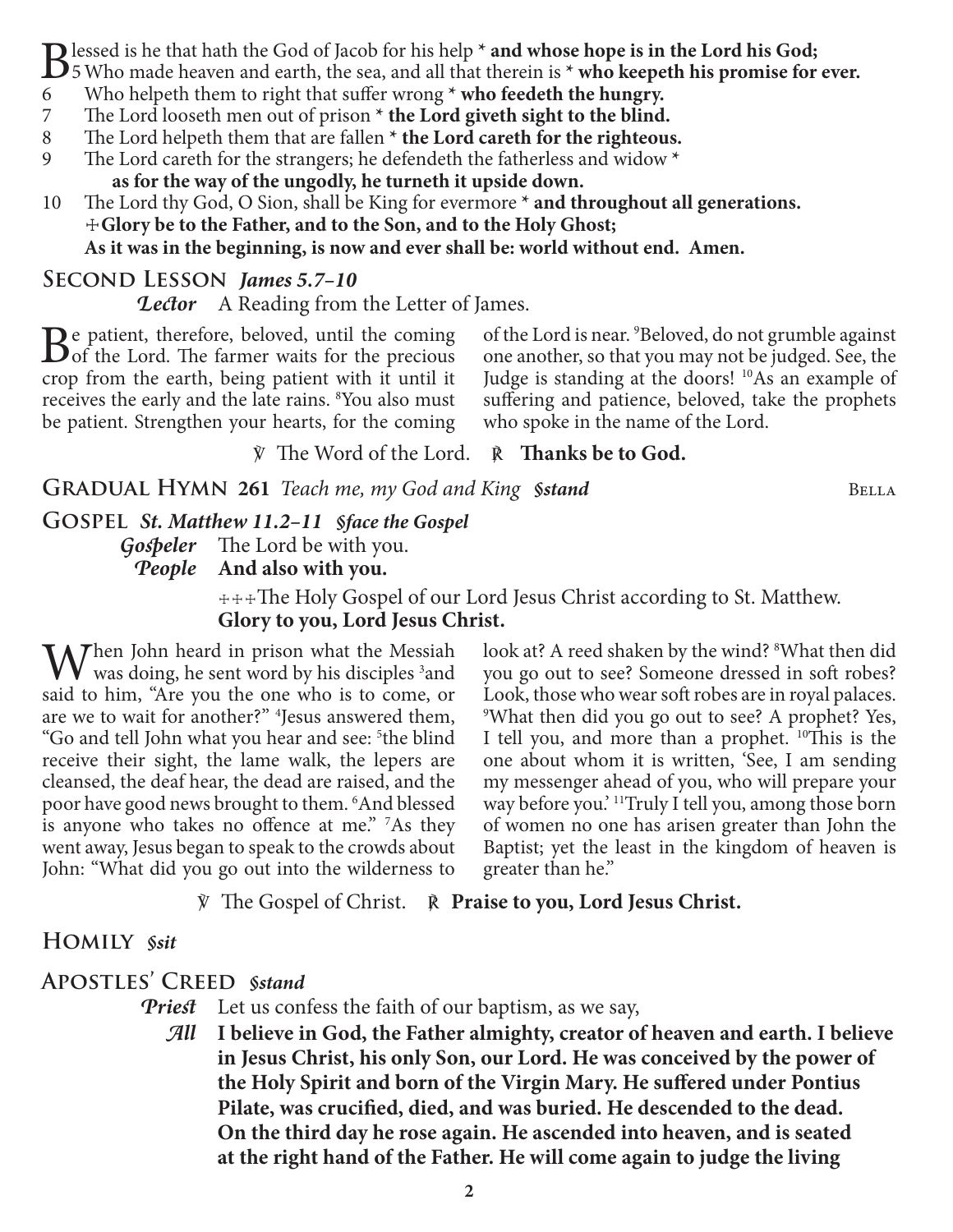**and the dead. I believe in the Holy Spirit, the holy catholic Church, the communion of saints, the forgiveness of sins,**  $\pm$  **the resurrection of the body, and the life everlasting. Amen.**

## **Prayers of the People** *§stand, sit, or kneel*

## **Confession and Absolution**

- *Priest* Dear friends in Christ, God is steadfast in love and infinite in mercy; he welcomes sinners and invites them to his table. Let us confess our sins, confident in God's forgiveness. Most merciful God,
- *People* **we confess that we have sinned against you in thought, word, and deed, by what we have done, and by what we have left undone. We have not loved you with our whole heart; we have not loved our neighbours as ourselves. We are truly sorry and we humbly repent. For the sake of your Son Jesus Christ, have mercy on us and forgive us, that we may delight in your will, and walk in your ways, to the glory of your name. Amen.**
- *Priest*  $\pm$  Almighty God have mercy upon you, pardon and deliver you from all your sins, confirm and strengthen you in all goodness, and keep you in eternal life; through Jesus Christ our Lord.*Amen.*

## **The Peace** *§stand*

*Priest* The peace of the Lord be always with you.

*All* **And also with you.**

# **Celebration of the Eucharist**

## **Offertory Hymn 44** *Rejoice, the Lord is King* Darwall *(2nd tune)*

**Offertory Sentence** *§remain standing*

*Priest* All things come of thee, O Lord,

## *People* **And of thine own have we given thee.**

## **Prayer over the Gifts**

*Priest* God of hope, renew in us the joy of your salvation and make us a living sacrifice to you, for the sake of Jesus Christ our Lord. *Amen.*

## **Great Thanksgiving** *Eucharistic Prayer 1*

- *Priest* The Lord be with you. *People* **And also with you.** Lift up your hearts. **We lift them to the Lord.** Let us give thanks to the Lord our God. **It is right to give our thanks and praise.**
- *Priest* It is indeed right that we should praise you, gracious God, for you created all things. You formed us in your own image: male and female you created us. When we turned away from you in sin, you did not cease to care for us, but opened a path of salvation for all people. You made a covenant with Israel, and through your servants Abraham and Sarah gave the promise of a blessing to all nations. Through Moses you led your people from bondage into freedom; through the prophets you renewed your promise of salvation. Therefore, with them, and with all your saints who have served you in every age, we give thanks and raise our voices to proclaim the glory of your name.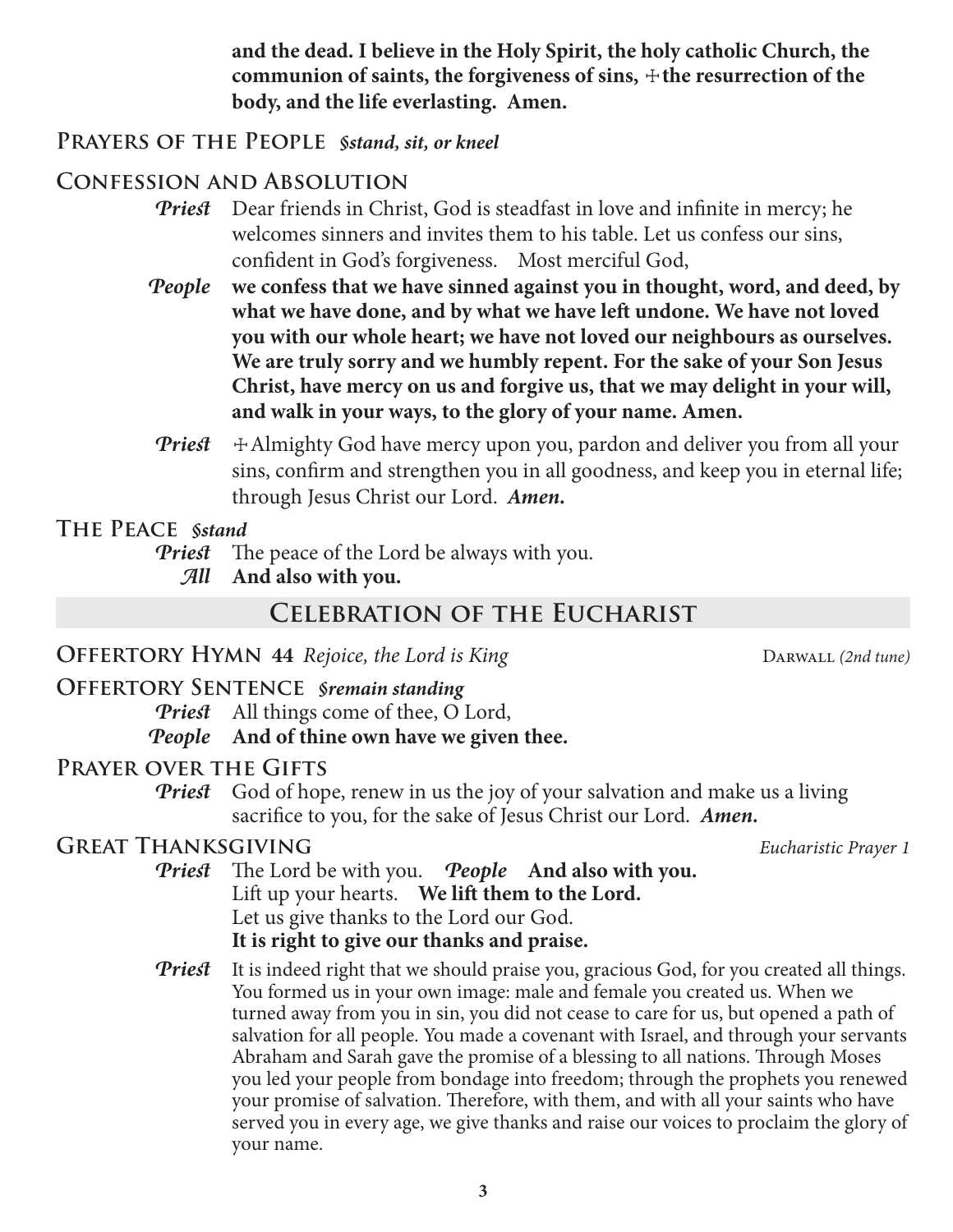## **SANCTUS, BENEDICTUS** How

- *All* **Holy, holy, holy Lord, God of power and might, heaven and earth are full of your glory. Hosanna in the highest.** ☩**Blessed is he who comes in the name of the Lord. Hosanna in the highest.** *§kneel or sit*
- *Priest* Holy God, source of life and goodness, all creation rightly gives you praise. In the fullness of time, you sent your Son Jesus Christ, to share our human nature, to live and die as one of us, to reconcile us to you, the God and Father of all. He healed the sick and ate and drank with outcasts and sinners; he opened the eyes of the blind and proclaimed the good news of your kingdom to the poor and to those in need. In all things he fulfilled your gracious will. On the night he freely gave himself to death, our Lord Jesus Christ took bread, and when he had given thanks to you, he broke it, and gave it to his disciples, and said, " Take, eat: this is my body which is given for you. Do this for the remembrance of me." After supper he took the cup of wine; and when he had given thanks, he gave it to them, and said, " Drink this, all of you: this is my blood of the new covenant, which is shed for you and for many for the forgiveness of sins. Whenever you drink it, do this for the remembrance of me." Gracious God, his perfect sacrifice destroys the power of sin and death; by raising him to life you give us life for evermore. Therefore we proclaim our hope.

#### *All* **Dying you destroyed our death, rising you restored our life. Lord Jesus, come in glory**

Recalling his death, proclaiming his resurrection, and looking for his coming again in glory, we offer you, Father, this bread and this cup. Send your Holy Spirit upon us and upon these gifts, that all who eat and drink at this table may be one body and one holy people, a living sacrifice in Jesus Christ, our Lord. +Through Christ, with Christ, and in Christ, in the unity of the Holy Spirit, all glory is yours, almighty Father, now and for ever. *Amen*

## **Lord's Prayer**

*Priest* As our Saviour taught us, let us pray,

*All* **Our Father in heaven, hallowed be your name, your kingdom come, your will be done, on earth as in heaven. Give us today our daily bread. Forgive us our sins as we forgive those who sin against us. Save us from the time of trial, and deliver us from evil. For the kingdom, the power, and the glory are yours, now and for ever. Amen.**

#### **Breaking of the Bread** *Advent*

*Priest* God of promise, you prepare a banquet for us in your kingdom. *All* **Happy are those who are called to the supper of the Lamb.**

FRACTION ANTHEM *Agnus Dei* from *Mass of St. Thomas* ROBERT FLEMING (1921-1976)

#### **Invitation**

*Priest* The gifts of God for the People of God. *People* **Thanks be to God.**

## **The Communion**

*During the administration of Communion and the Ablutions, the choir will sing:* Hymn 276 *Thy kingdom come, O God* St Cecilia ANTHEM *In the bleak mid-winter* **HAROLD E. DARKE** (1899–1976)

## **Prayer after Communion** *§stand*

*Priest* Merciful God, may this eucharist free us from our sins, fill us with unending joy,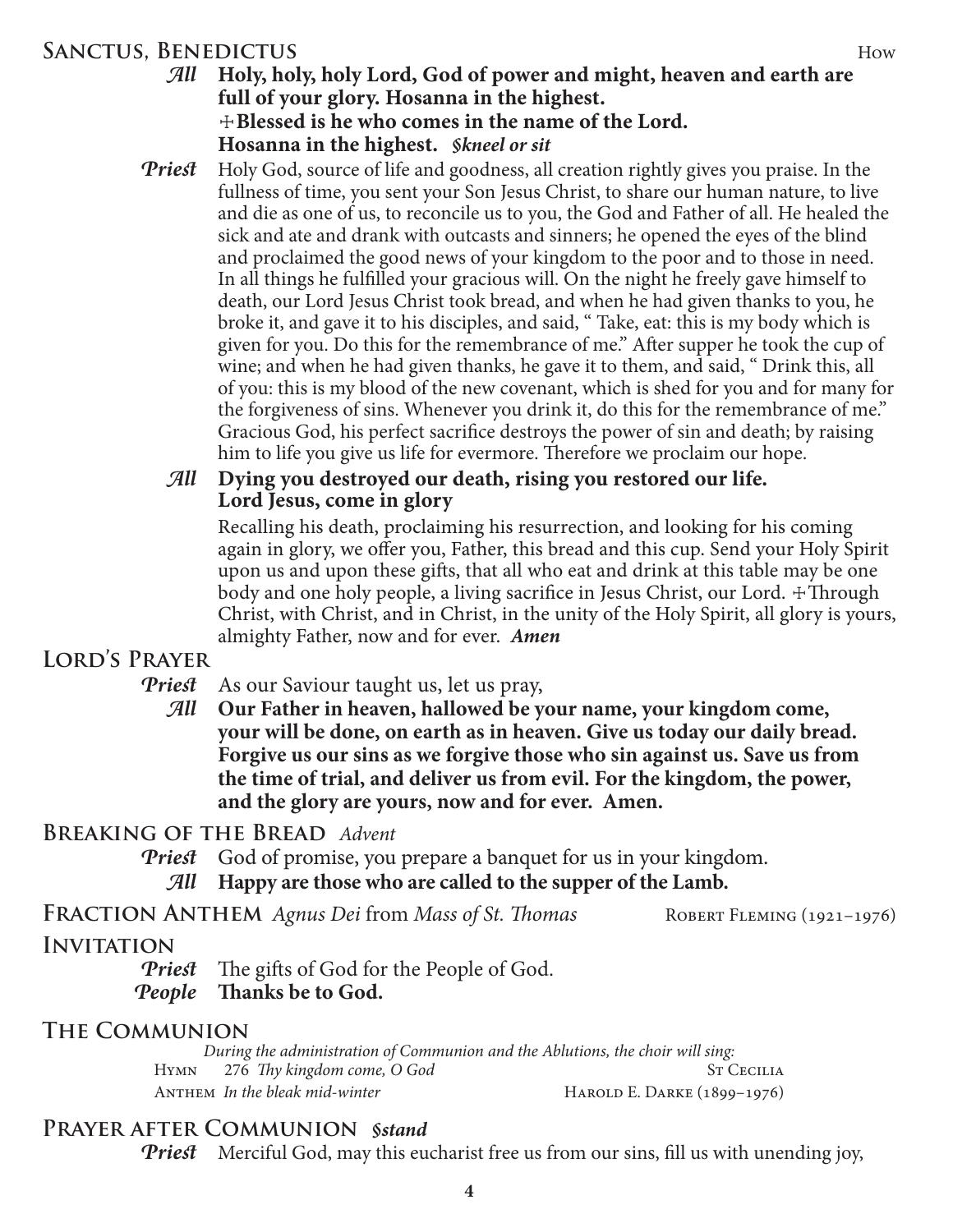and prepare us for the birthday of our Saviour. We ask this in the name of Jesus Christ, who is Lord now and for ever. *Amen.*

#### **Doxology**

*Priest* Glory to God

*All* **whose power, working in us, can do infinitely more than we can ask or imagine. Glory to God from generation to generation, in the Church and in Christ Jesus, for ever and ever. Amen.**

#### **Blessing**

*Priest* The peace of God, which passeth all understanding, keep your hearts and minds in the knowledge and love of God, and of his Son Jesus Christ our Lord:  $\pm$ And the blessing of God almighty, the Father, the Son, and the Holy Spirit be amongst you and remain with you always. *Amen.*

#### **Announcements** *§sit*

**HYMN** 495 Tell out, my soul, the greatness of the Lord **Sstand** ELING

ط

#### **Dismissal**

**Leader** Go in peace to love and serve the Lord. *All* **Thanks be to God.**

பு

击

**Voluntary** *Prelude in C Major, bwv 547 -* J.S. Bach (1685–1750)

# *Please join us in the parish hall after the service for a "Posh Sandwich" and Christmas goodies luncheon and bake sale.*

**St. Luke's is a scent-free space.**

**Please be aware that scents may cause allergic/asthmatic reactions in some of our congregants.**

**In order not to spoil the service for other members of the congregation, please silence electronic devices such as cellphones.**

**St. Luke's private Wi-Fi guest network - User ID:** *Gloria* **Password:** *inexcelsis*

*Next Sunday:* **22 December** – *The Fourth Sunday of Advent* **08:15 -** *Said Eucharist* **• 10:30 -** *Sung Eucharist*

Isaiah 7.10–16 • Psalm 80.1–7, 17–19 *Qui regis Israel* Romans 1.1–7 • St. Matthew 1.18–25

*Forthcoming Service to note*

**Sunday 22 December -** *Fourth Sunday of Advent* **16:00 -** *A Festival of Nine Lessons and Carols*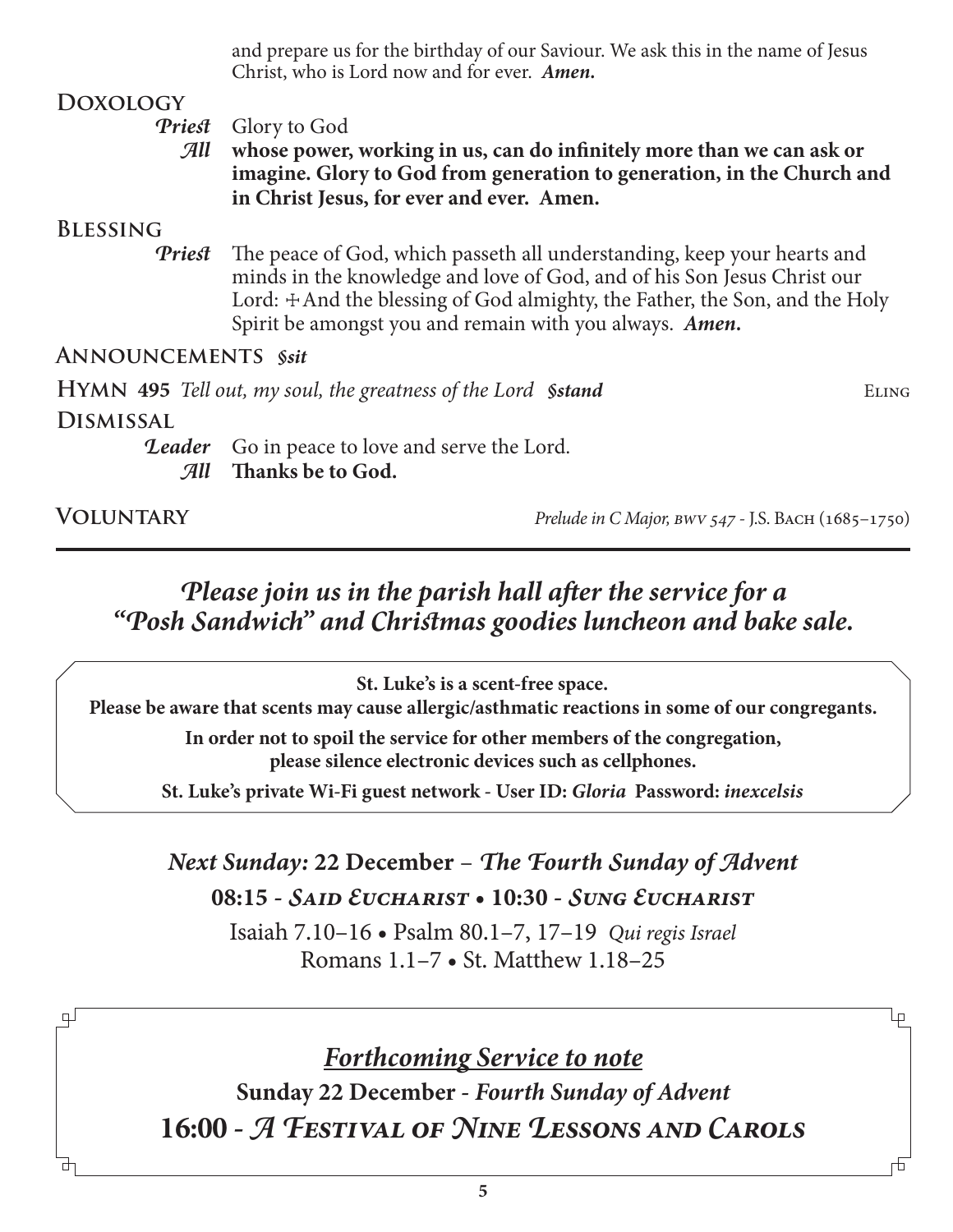**Assisting -** *Wreath-Lighting* The Jackson Family *Lectors* Jennifer Schmidt, Joy Loewen *Chalice Bearers* Irmy Friesen, Kris Watson *Sidespersons* Jan Roberts, David Owen Lucas *Subdeacon* Susan Roe-Finlay *Crucifer* Don Seaton *Acolytes* Alvin Morris, Kevin Webb *Intercessor* Sheila Welbergen *Oblationers* Peggy Eastwood, Marlene McCulloch *Counters* Susan Stephen, Patricia Holbrow *Altar Guild* Marlene McCulloch *Children's Program* Kendall Jackson, Monica Majur, Rohan Kiska *Luncheon* Delicious Dishes *(Proceeds: Delicious Dishes) Healing* Doreen Blackman, Vera Rosolowich, Barbara Calder *Priest* Fr. Paul Lampman *Deacon* Fr. Dwight Rutherford

If you would like your birth date or anniversary published in the pew leaflet, please contact the parish office.

#### *Happy Birthday*

Rachel Howgate 15 December Sam Howgate 15 December Churchill Okonkwo 16 December Marcena Crang 18 December Carol Perch 19 December Philbert Furere 20 December

# **Notices**

*Bible Study* **Tuesdays,** 10:00 in the boardroom. *Considering the Incarnation: St Matthew and St. Luke.* Last meeting before Christmas: 17 December.

#### *Hospitality Drop In*

*Volunteers* are really needed for this parish outreach ministry. Give one to two hours of your time, either weekly, or a couple of times a month to help serve food and hand out toiletries on Tuesday mornings from 07:00 to 09:00. It is a rewarding and heart-warming opportunity to work with and become friends with our guests. Please contact Barbara Calder.

#### *Canadian Church Calendars*

2020 calendars are now available for \$10.00 each. *08:15 folk:* contact Roberta Bishop *10:15 folk:* contact Anne Rennie or contact the parish office.

#### *Delicious Dishes…*

will be hosting coffee time **today**. A "Posh Sandwich" will be served with Christmas goodies for dessert. Suggested donation is \$10.00 per person. There will also be a bake sale – come out and see what's for sale. Some plates of Vera's shortbread will be for sale along with other Christmas goodies and preserves.

#### *Jesse Tree* **Today is the last opportunity to trim the tree.**

*What is it?* Jesse trees are a very old Advent tradition, first started in medieval times. The first Jesse trees were large carvings, tapestries, or even stained glass windows put in churches that helped illiterate people learn about the Bible from creation to the Christmas story. At St. Luke's we adorn the tree which is set up and adorned with warm apparel such as mittens, scarves, socks, and toques that are removed just before

Christmas and given to the less fortunate. *Your skills and compassion in donating items and placing on the Jesse tree is deeply appreciated by all involved.*

#### *A Request*

Delicious Dishes are looking for the usual donations of cheeses, dips, *hors d'oeuvres*, dainties/baking, or cash for the reception following the carol service on 22 December. This is the third and last week of asking for donations. **NOTE:** So far, once again little has been received. I will be at both services again this week, trusting that at least 15 people will come forward with offerings if we are to proceed with this event.

*It will not happen without you!* Contact Bertha Brant <bertbrant@gmail.com)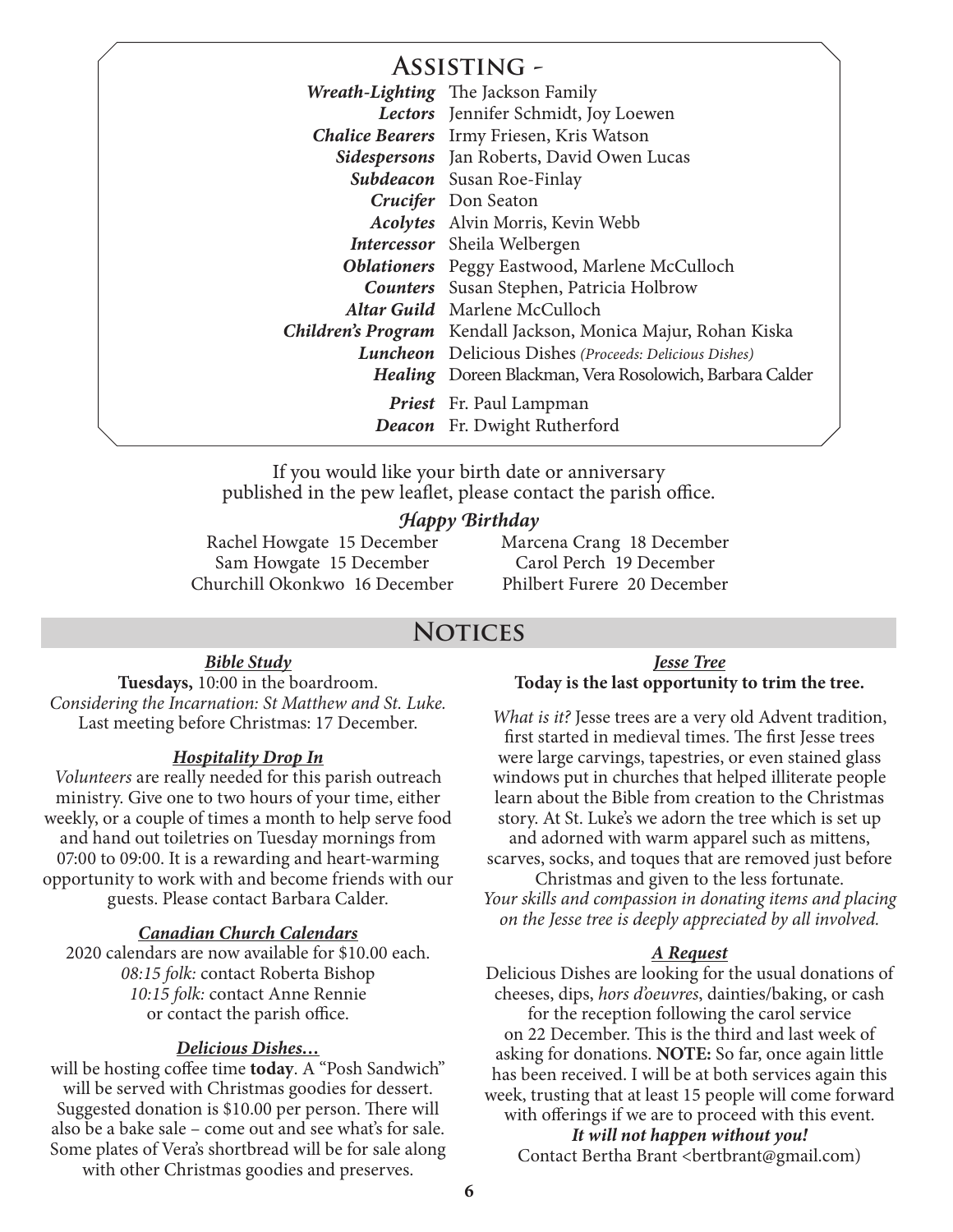#### *Hospitality Drop-in "Big Breakfast"*

**Tuesday 17 December.** We need volunteers to cook, serve, and help clean up. Donations of bacon, sausages, and pancake mix, and/or cash donations are deeply appreciated. *Come and have a great time!* Contact Barbara Calder.

## *Please include the following people in your prayers:*

#### **Parishioners:**

Cathy Jones, Marjorie Sizeland, R.I.P., Paul Hogue, Paul and Beryl Magel, Betty DeJong, Nancy Dunn, Jeff Brown, Bill Brant, Georgie Snead, Orest Rosolowich, Fr. Tom Graham, Ann Croft, Dorothy and John Funnell, Ruth Calvert, Ted. R., Shirley and Neil Almdal, Cecile Chiddenton, John Judge, Carol Perch, Harold Christie.

#### **Friends and Family:**

Brady Weglowski, Lar, Marcus, Randy, Simon, Baby York Skirrow, Kayla, Jason, Jim Carr, Alain Carlson, John McCorquodale, Mike Kondracki, David Martin, The Rev. Bob Brownlie, The Rev. Canon John Ezeobi, Jenny Miller, George Peterson, Brenda Calder, Daphne W., Edgar Dirk, Walter Mildren, Ed Miller, George Nelson, Everett Lampman.

| This week at St. Luke's<br>15 December – 21 December |                        |                                                                        |                                        |
|------------------------------------------------------|------------------------|------------------------------------------------------------------------|----------------------------------------|
| <b>Today</b>                                         | After service Luncheon | 13:00 Emmanuel Mission Worship                                         | Parish Hall<br>Church                  |
| Mon.<br>16 Dec.                                      |                        |                                                                        |                                        |
| Tue.<br>17 Dec.                                      | 07:00<br>10:00         | Hospitality Drop-in Big Breakfast<br><b>Bible Study</b>                | Parish Hall<br>Boardroom               |
| Wed.<br>18 Dec.                                      | 10:00                  | <b>Cancer Support Group</b>                                            | Whale Lounge                           |
| Thu.<br>19 Dec.                                      | 09:15<br>19:00         | <b>Said Eucharist</b><br>10:00 Worship Team Meeting<br>Choir Rehearsal | Soldiers' Chapel<br>Boardroom<br>Quire |
| Fri.<br>20 Dec.<br>Sat.<br>21 Dec.                   | 09:00                  | Altar Guild - Decorating                                               | Church                                 |

*This parish has been blessed by your presence today.*